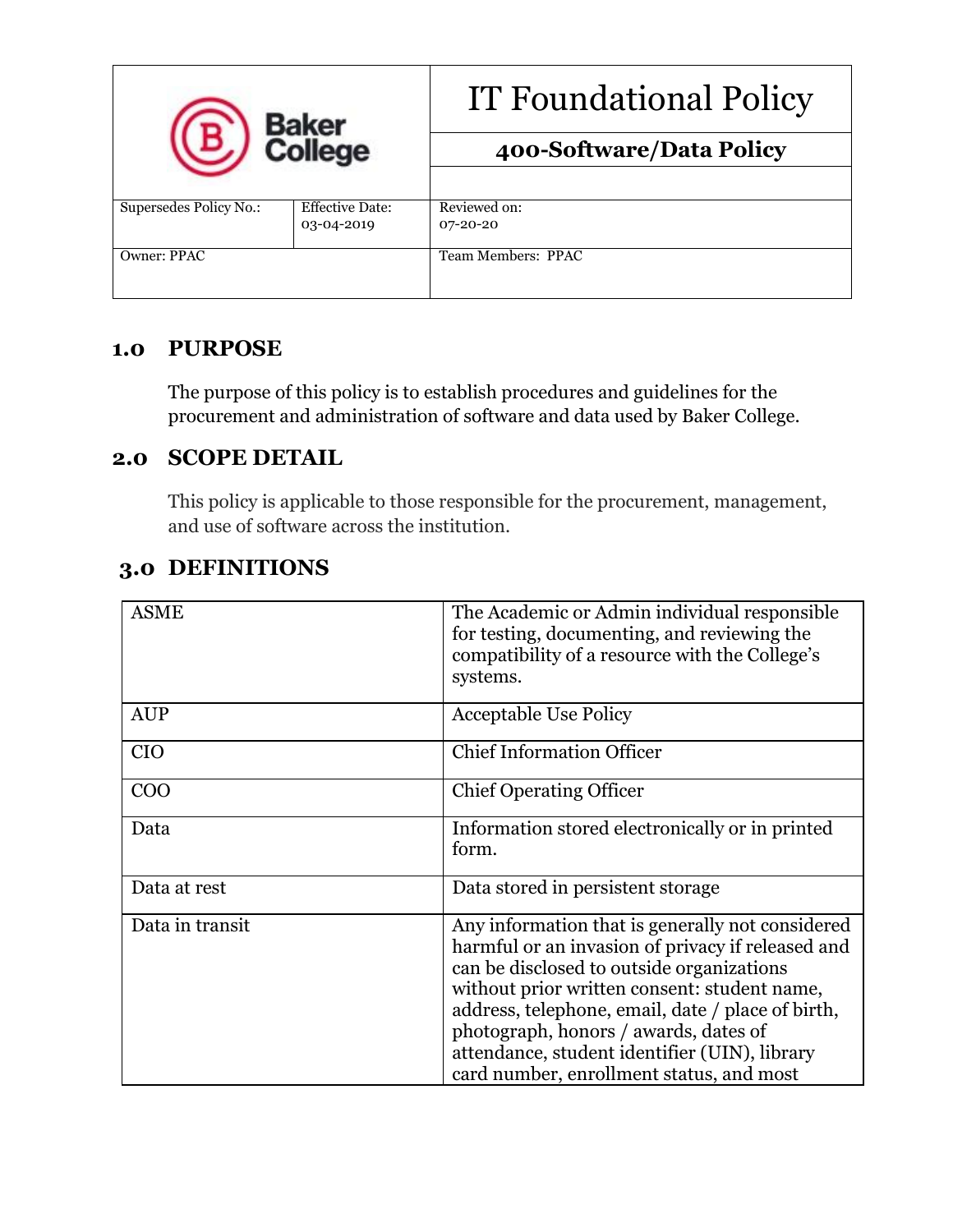|                                              | recent educational agency or institution<br>attended.                                                                                                                                                                                                                                                                                                                                                                                                  |
|----------------------------------------------|--------------------------------------------------------------------------------------------------------------------------------------------------------------------------------------------------------------------------------------------------------------------------------------------------------------------------------------------------------------------------------------------------------------------------------------------------------|
| Desktop Software                             | Software that is installed on any Baker College<br>desktop, laptop, or similar device.                                                                                                                                                                                                                                                                                                                                                                 |
| Directory Information                        | Any information that is generally not considered<br>harmful or an invasion of privacy if released and<br>can be disclosed to outside organizations<br>without prior written consent: student name,<br>address, telephone, email, date / place of birth,<br>photograph, honors / awards, dates of<br>attendance, student identifier (UIN), library<br>card number, enrollment status, and most<br>recent educational agency or institution<br>attended. |
| <b>EAS</b>                                   | The Enterprise Application Services team                                                                                                                                                                                                                                                                                                                                                                                                               |
| <b>Education Records</b>                     | Record means any information recorded in any<br>way, including, but not limited to, handwriting,<br>print, computer media, video, audio tape, film,<br>microfilm, and microfiche which directly relates<br>to a student. Further description of educational<br>records can be found in the attached document<br>- Baker College FERPA - Official Records.                                                                                              |
| <b>Enterprise Software</b>                   | Any software, excluding desktop software, that<br>is used across the organization.                                                                                                                                                                                                                                                                                                                                                                     |
| <b>EOS</b>                                   | The manufacturer End of Support or End of<br>Service date.                                                                                                                                                                                                                                                                                                                                                                                             |
| <b>FERPA</b>                                 | Family Educational Rights and Privacy Act                                                                                                                                                                                                                                                                                                                                                                                                              |
| <b>GLBA</b>                                  | <b>Gramm Leach Bliley Act</b>                                                                                                                                                                                                                                                                                                                                                                                                                          |
| <b>HIPAA</b>                                 | Health Insurance Portability and Accountability<br>Act                                                                                                                                                                                                                                                                                                                                                                                                 |
| <b>ISS</b>                                   | The Infrastructure Security and Support team                                                                                                                                                                                                                                                                                                                                                                                                           |
| <b>IT</b>                                    | <b>Information Technology</b>                                                                                                                                                                                                                                                                                                                                                                                                                          |
| Personally Identifiable Information<br>(PII) | Any data that is protected regardless of protocol<br>that is associated with an individual person. This<br>includes SSN, financial information, credit card<br>numbers, driver's license number, health<br>records / insurance, family contact information,<br>disability status, citizenship, biometric<br>identifiers, background                                                                                                                    |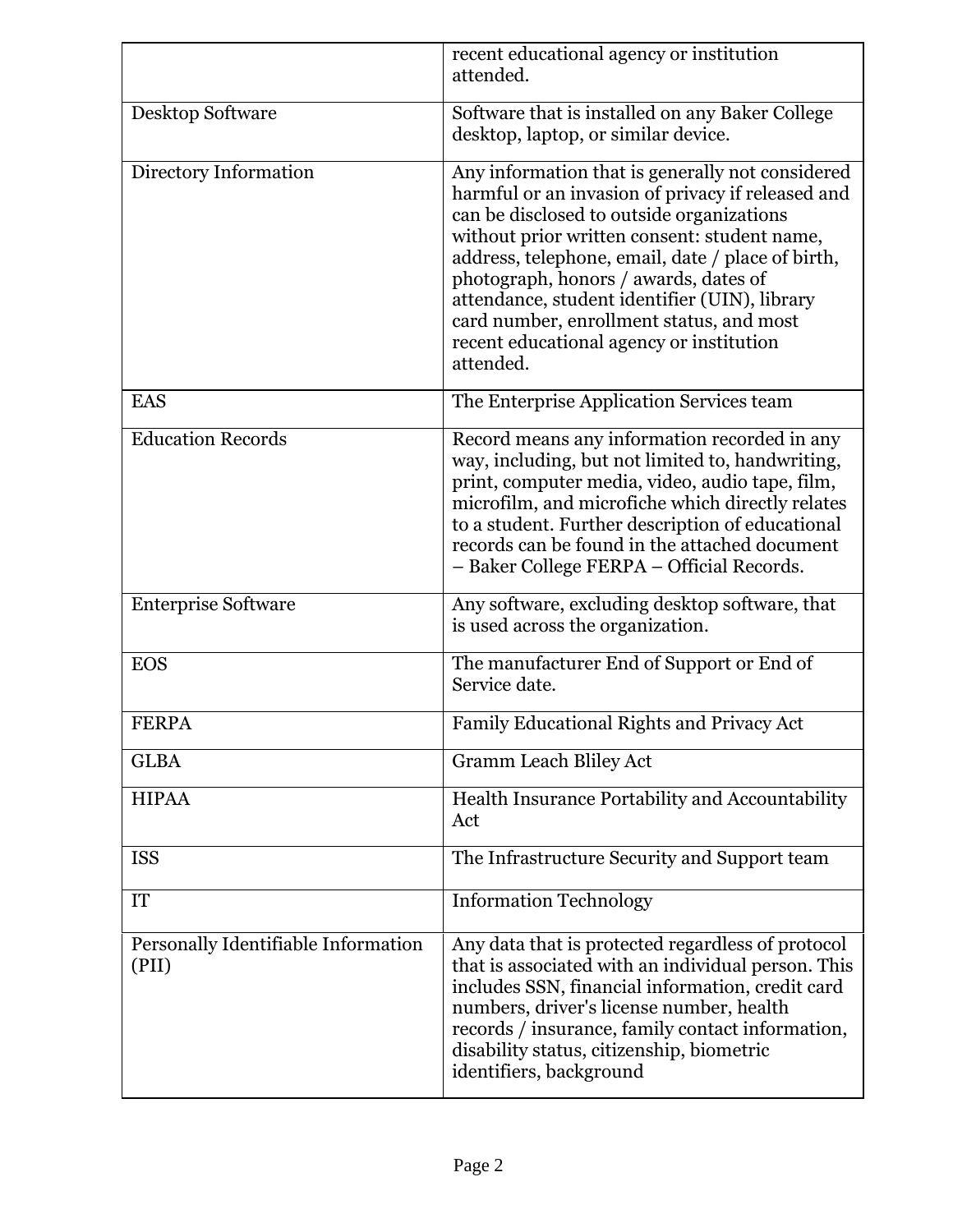| <b>Protected Information</b><br>(organization) | Intellectual property, configuration of<br>technology assets (network diagrams, access<br>controls, user access)                                                                                                                                   |
|------------------------------------------------|----------------------------------------------------------------------------------------------------------------------------------------------------------------------------------------------------------------------------------------------------|
| <b>SLA</b>                                     | Service Level Agreement defines the level of<br>service expected by a customer from a supplier                                                                                                                                                     |
| <b>SME</b>                                     | Subject Matter Experts are those individuals<br>responsible for documenting instructions and<br>reviewing the compatibility of a resource with<br>the College's systems.                                                                           |
| Software                                       | Software means, in its broadest definition,<br>electronically stored computer instructions,<br>operating systems, utilities, application,<br>application or hosting service provider services,<br>software as a service, and related documentation |
| <b>Technology Request</b>                      | A formalized procedure that approves<br>technology installation, acquisition, contracts,<br>and renewals for IT Resources.                                                                                                                         |
| <b>TSS</b>                                     | The Technology Services and Support team                                                                                                                                                                                                           |

## **4.0 POLICY**

- 4.1 Software
	- 4.1.1 Procurement Process
		- a.) New and donated software must be submitted and approved through a Technology Request prior to acquisition or installation.
		- b.) New software should be standardized across the enterprise whenever possible.

### 4.1.2 Software Asset Management

- a.) Software Installation and Removal
	- i.) Desktop software will be managed by the SME and deployed using an endpoint management system when possible.
	- ii.) Enterprise software installation and removal will be managed by the EAS, ISS, and TSS departments.
	- iii.) Software life cycles are determined by academic needs, manufacturer EOS date, and system compatibility.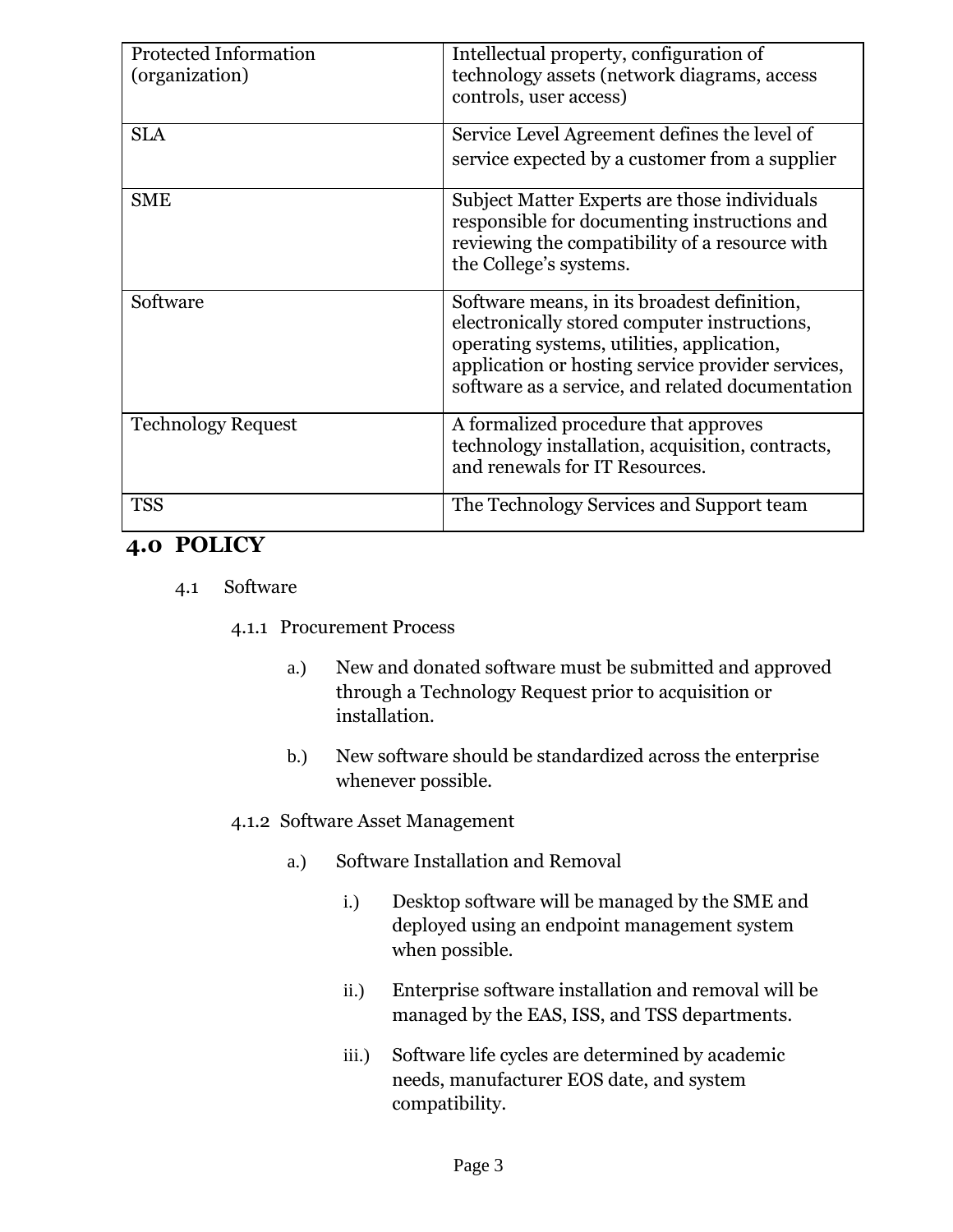- b.) License Management and Reporting
	- i.) Software usage and licensing must be audited and any violations reported to the Procurement Department.
	- ii.) Extra or unused licenses should be repurposed or removed when possible.
- c.) Software usage should adhere to all guidelines as specified by the AUP.
- 4.1.3 Obsolete Operating Systems
	- a.) IT managed operating systems that have reached the end of support will not be allowed on any Baker managed networks unless directed by the COO/CIO.
- 4.1.4 Backup Policy
	- a.) Baker College IT will provide policy-based, system level, network-based backups of server systems under its stewardship.
	- b.) Working with the Baker College computing community and its business functions, Baker College IT will implement backup procedures on a per system basis that define:
		- i.) Selections
		- ii.) Priority
		- iii.) Type
		- iv.) Schedule
		- v.) Duration
		- vi.) Retention Period
	- c.) Storage, Access, and Security
		- i.) All backup media must be stored in a remote secure area that is accessible only to designated Baker College IT staff. Backup media will be stored in a physically secured, fireproof safe when not in use. Offsite storage vendors should be bonded and insured.
		- ii.) During transport or changes of media, media will not be left unattended.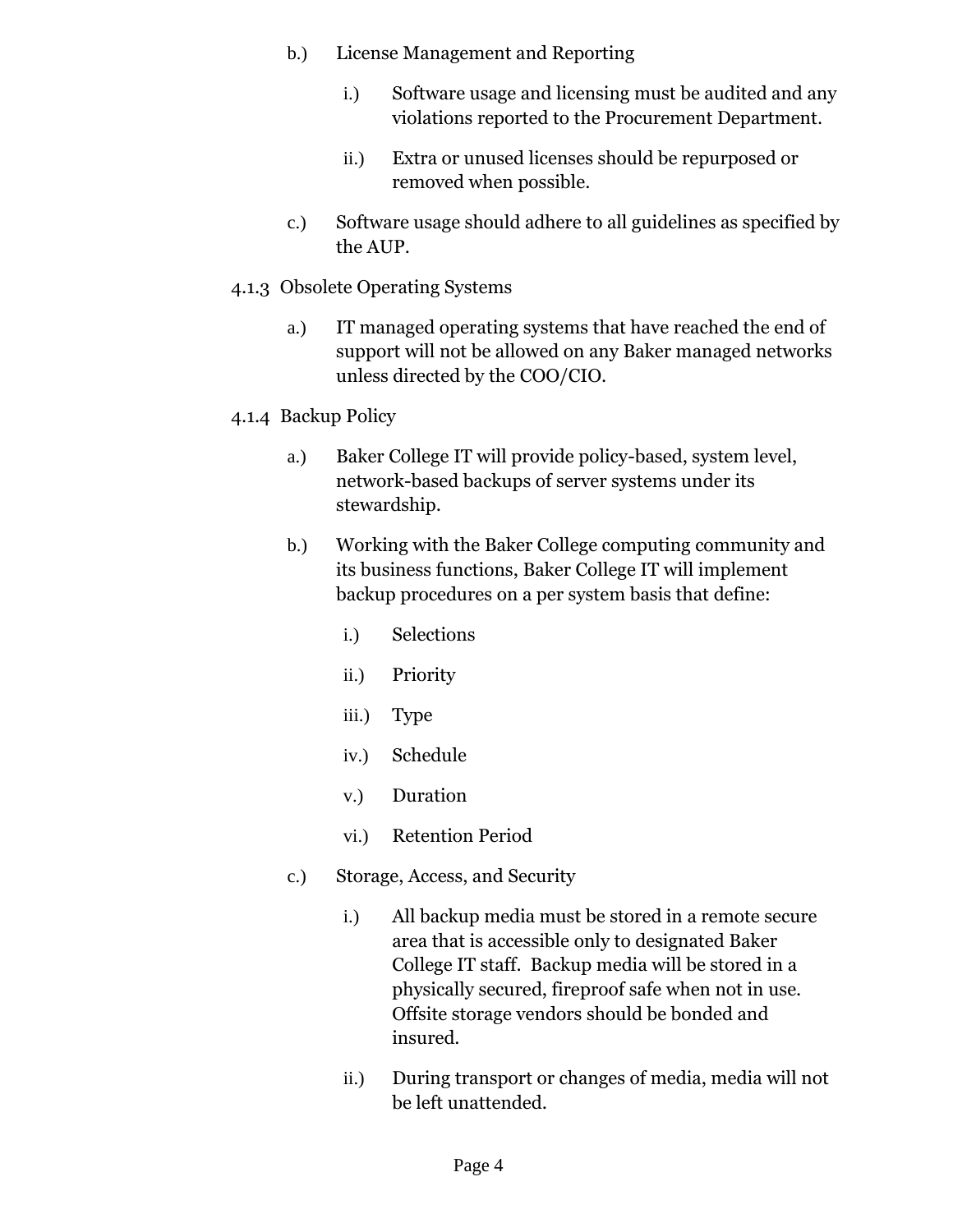- d.) Hosted Solution Backups
	- i.) All hosted application backup procedures should be identified within the technical design documentation for each application.
- 4.2 Data Regulation
	- 4.2.1 Baker College shall comply with Federal and State data regulations. The Family Educational Rights and Privacy Act (FERPA) is a federal law that protects the privacy of a student's education records. In compliance with FERPA, Baker College does not disclose personally identifiable information contained in student education records, except as authorized by law.
	- 4.2.2 Baker College is required by the Health Insurance Portability and Accountability Act (HIPAA) to ensure the privacy and security of all "Protected Health Information" or "PHI" created, received, maintained, or transmitted by or for its health care providers and self-insured health plans that are subject to HIPAA. This policy is intended to guide components at Baker College that are covered by HIPAA ("HIPAA Covered Components") to rigorously implement all HIPAA-mandated requirements as they are subject to enforcement by the federal government. Regardless of where or in what form (paper, electronic or otherwise) Baker College data is stored, it remains the property of Baker College and the college's HIPAA Covered Components are responsible for ensuring proper protection.
	- 4.2.3 Baker College is required by the Gramm Leach Bliley Act (GLBA) to safeguard personal financial information held by financial institutions and higher education organizations as related to student loan and financial aid applications. Examples of this type of data include student loan information, student financial aid and grant information, and payment history.
	- 4.2.4 Personally Identifiable Information (PII) is information that, if made available to unauthorized parties, may adversely affect individuals or the business of Baker College. PII is information that can be used to uniquely identify, contact, or locate a single person. This classification also includes data that the college is required to keep confidential, either by law (e.g., FERPA) or under a confidentiality agreement with a third party, such as a vendor. This information should be protected against unauthorized disclosure or modification. PII should be used only when necessary for business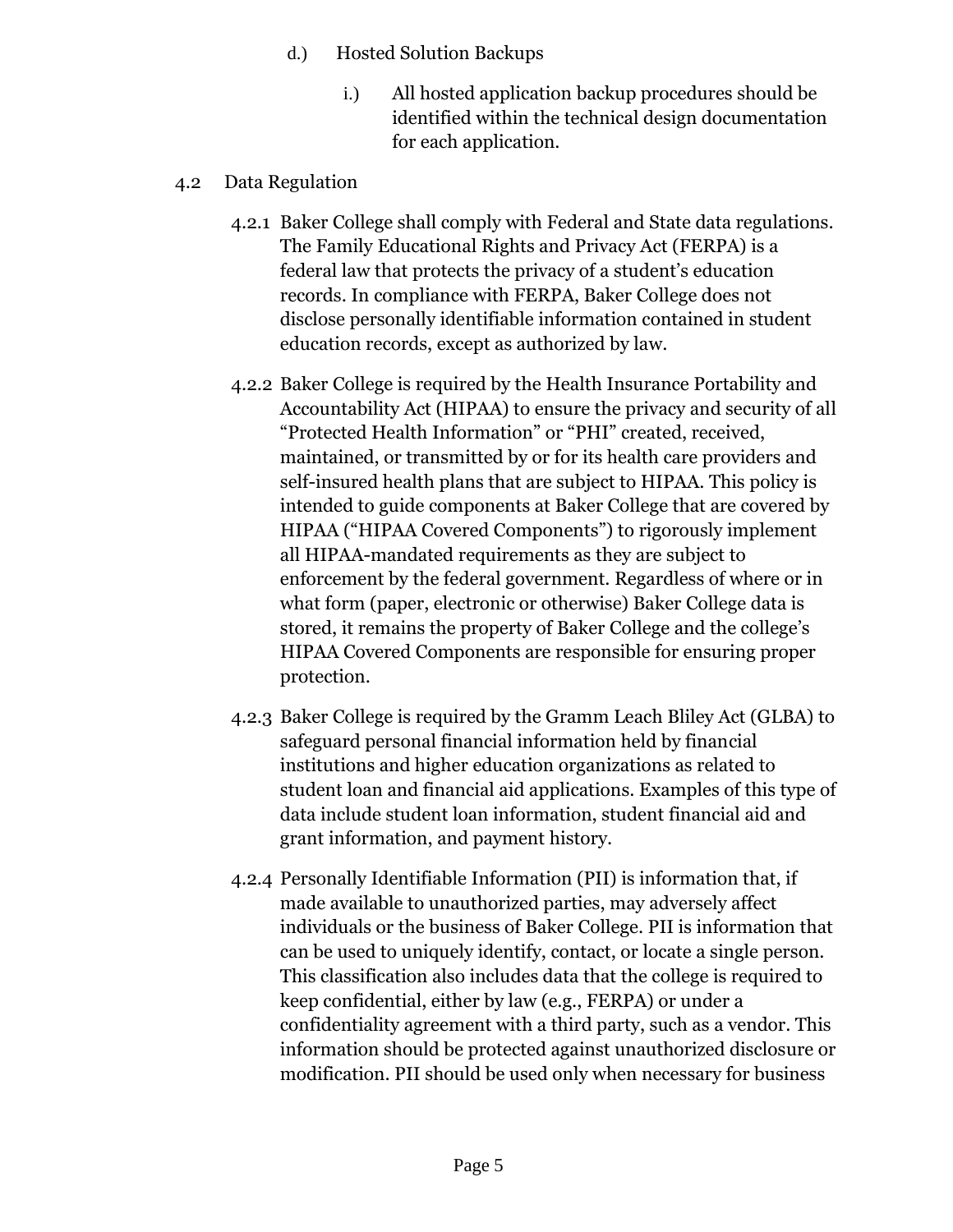purposes and should be protected both when it is in use and when it is being stored, transported, and/or destroyed.

- 4.2.5 Baker College is required to adhere to the [Michigan Social Security](https://www.michigan.gov/documents/Social_Security_Number_Privacy_Act_118553_7.pdf)  [Number Privacy Act.](https://www.michigan.gov/documents/Social_Security_Number_Privacy_Act_118553_7.pdf) Social Security numbers are unique, nine-digit numbers issued to U.S. citizens, permanent residents, and temporary (working) residents for taxation, Social Security benefits, and other purposes. Baker College does not use Social Security numbers as identifiers for students, faculty, or staff.
- 4.2.6 Protected Information includes any information that Baker College has a contractual, legal, or regulatory obligation to safeguard in the most stringent manner. In some cases, unauthorized disclosure or loss of this data would require Baker College to notify the affected individual and state or federal authorities. In some cases, modification of the data would require informing the affected individual.

### 4.2.7 Information Lifecycle

- a.) The information lifecycle is the progression of stages or states in which a piece of information may exist between its original creation and final destruction. These phases are: Accessing, Data Handling, Storing, Auditing, and Destroying. It is important to understand that storing refers to a broad spectrum of activities including putting a file in a filing cabinet or on to a file server or entering information into a database or spreadsheet. The requirements for storing information apply equally to the source and to any copies made. For example, when a file is downloaded or copied from a file server to a laptop computer for use offline, it is stored in that new location and all of the storing requirements must be followed.
- b.) The College will use best practices and methods to properly destroy and/or sanitize physical and digital media containing sensitive internal and confidential college information.

## **5.0 RESPONSIBILITIES**

#### 5.1 IT

5.1.1 The role of Baker College Information Technology is to ensure the IT environment and additional products and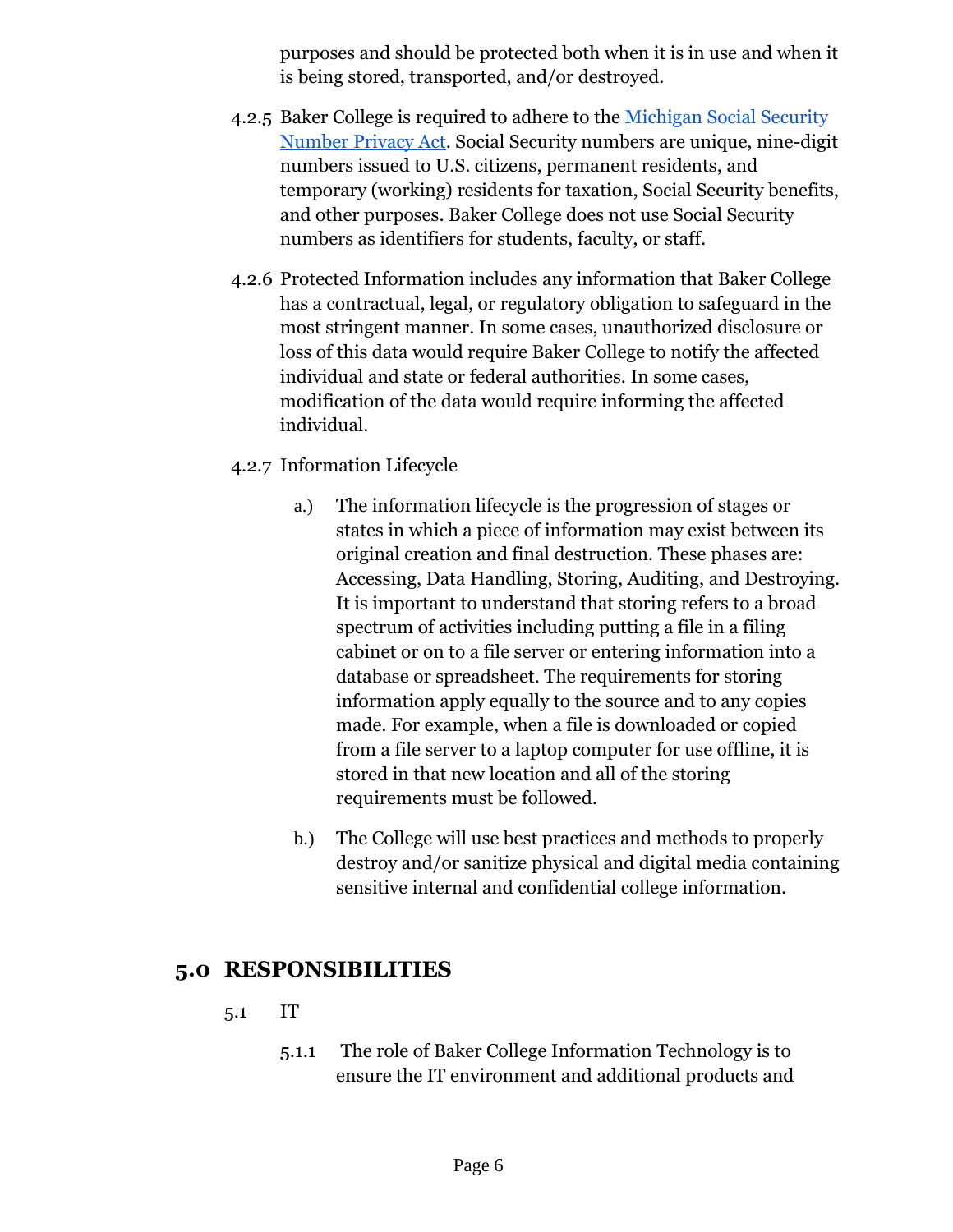services are used to support the institution while striving to achieve the IT SLA's.

- 5.1.2 The SME shall be responsible for:
	- a.) Maintaining a process to audit and manage access, accounts, and licensing for software.
	- b.) Notifications of product upgrades and enhancements.
	- c.) Software SMEs are responsible for scheduling and applying patches, updates, and upgrades on appropriate schedules to reduce risk, increase usability, and ensure availability.
	- d.) The SME will notify the Procurement Department of any licensing violations.
- 5.1.3 Each supervisor should conduct periodic reviews of where Protected Information data is located, who has access to it, and the access control mechanisms. Verify that procedures for removing access are documented and accurate.
- 5.2 Procurement
	- 5.2.1 Where applicable, the Procurement Department is responsible for recording software usage, location, cost, and the start and end dates of contracts and agreements.
	- 5.2.2 The Procurement Department will manage and provide reporting for contract and licensing expirations.
	- 5.2.3 The Procurement Department will notify the software SME of any licensing violations.
- 5.3 Faculty/Staff
	- 5.3.1 The ASME shall be responsible for:
		- a.) Testing new software and recommending changes based on curriculum needs.
		- b.) Notifying IT of product upgrades and changes in curriculum requirements.
		- c.) Providing training material and documentation to faculty.
	- 5.3.2 Review potential donations or acquisitions of software with Campus IT.